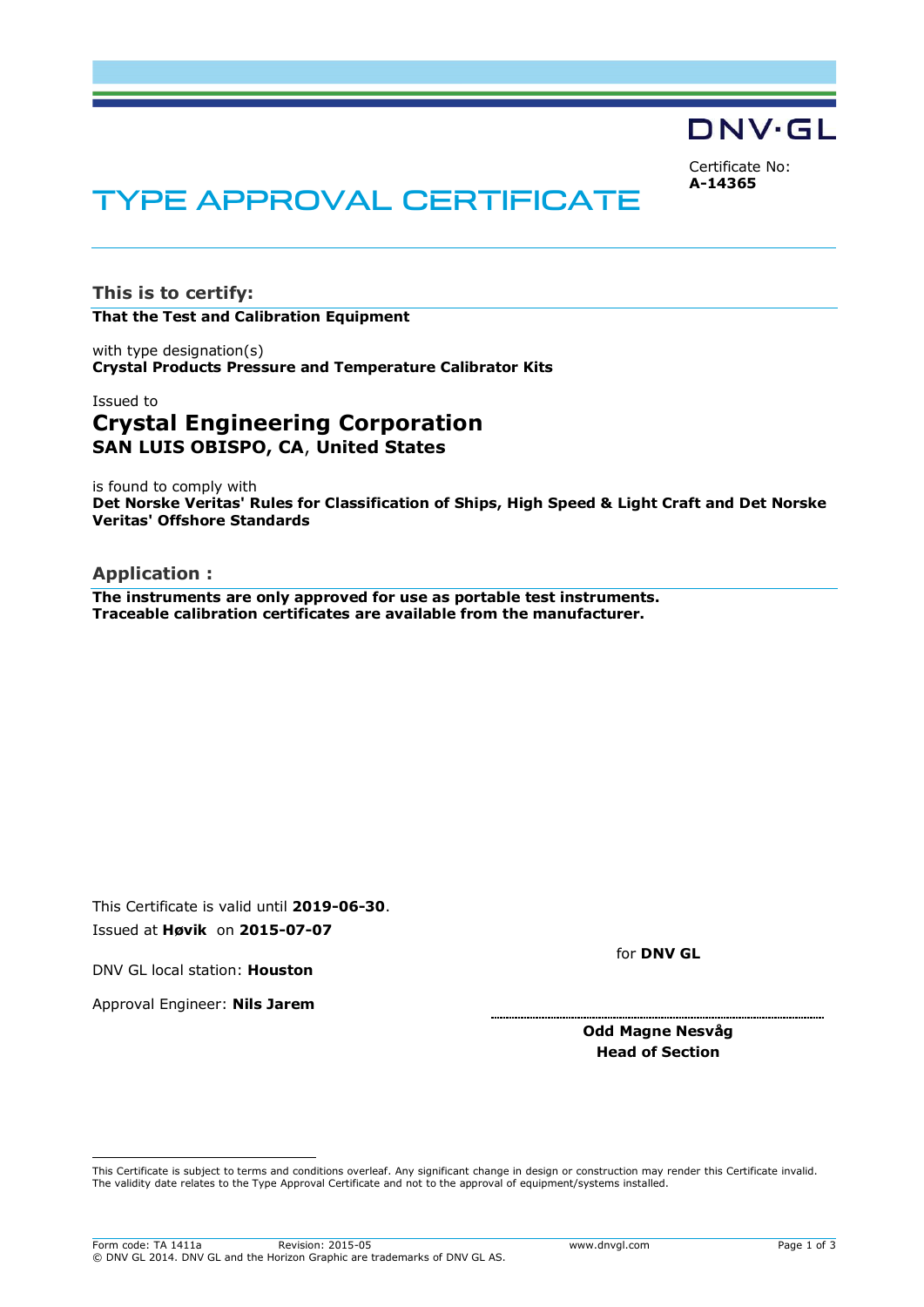Job Id: **262.1-004538-3** Certificate No: **A-14365**

## **Product description**

Crystal Engineering Corp. pressure and temperature calibrator kits as listed below:

| <b>Model</b>        | <b>Description</b>            | <b>Model Range</b>       | <b>Datasheet</b>    |
|---------------------|-------------------------------|--------------------------|---------------------|
| <b>CPF Fittings</b> | MPH-/MPM-/MPF-series          | $\overline{\phantom{0}}$ | 4895G               |
| 30-series           | Pressure gauges               | 16 to 5000 PSI           | 4534J               |
| XP2i-series         | Pressure gauges               | 15 to 15000 PSI          | 5179A, 4533M, 4864I |
| nVision             | Calibrator                    |                          |                     |
|                     | Pressure - PM Module          | 30 to 15000 PSI          |                     |
|                     | Current/Voltage - MA20 Module | 0 to 25mA / 0 to 28VDC   | 47911               |
|                     | Temperature - RTD 100 Module  | 0 to 400 Ohms            |                     |
|                     | Barometric - BARO Module      | 10.153 to 15.954 PSI     |                     |
| M1-series           | Pressure gauges               | 15 to 10000 PSI          | 4725G               |
| APM                 | Pressure module               | 30 to 15000 PSI          | 5275B               |
| <b>HPC 40</b>       | Calibrator                    | 30 to 15000 PSI          | 5487B               |

#### **Place of manufacture**

Crystal Engineering Corporation 708 Fiero Lane Suite 9 San Luis Obispo, CA USA 93401

#### **Application/Limitation**

The Type Approval covers hardware listed under product description. The instruments are only approved for use as portable test instruments. The Type Approval of gauges and calibrators are only valid for units with a valid calibration certificate.

#### **Type Approval documentation**

Product data sheets: 4533 rev. M, 4534 rev. J, 4725 rev. G, 4791 rev. I, 4864 rev. I, 4895 rev. G, 5179 rev. A, 5275 rev. B, 5487 rev. B

The type approval testing is documented by test reports and certificates of calibration: Examples Crystal Engineering:

| 214319 dated 2015-02-25 | Certificate of Calibration (MA20)                           |
|-------------------------|-------------------------------------------------------------|
| 216322 dated 2015-03-25 | Certificate of Calibration (APM700BAR)                      |
| 216703 dated 2015-03-30 | Certificate of Calibration (IS33-16/3000PSI)                |
| 216815 dated 2015-03-31 | Certificate of Calibration (HPC40)                          |
| 216832 dated 2015-03-31 | Certificate of Calibration (M1-700BAR)                      |
| 216854 dated 2015-03-31 | Certificate of Calibration (BARO)                           |
| 216861 dated 2015-03-31 | Certificate of Calibration (HPC40 3KPSI)                    |
| 216887 dated 2015-03-31 | Certificate of Calibration (RTD100)                         |
| 216889 dated 2015-03-31 | Certificate of Calibration (15KPSI)                         |
| 216946 dated 2015-04-01 | Certificate of Calibration (10KPSIXP2I)                     |
| 218888 dated 2015-05-05 | Certificate of Calibration (15KPSI) APM by similiarity      |
| 218889 dated 2015-05-04 | Certificate of Calibration (15KPSIXP2I) HPC40 by Similarity |
|                         |                                                             |

Test reports:

EMC\_CRYS\_001-12501-IS33\_CE\_ rev 1 00 series EMC report 95068-4 dated 07.02.2014 APM EMC Report GMCO0792 rev. 0 HPC 40 series EMC Report 090627E rev. B MultiCal, M1, M30 EMC Report 090441E rev. D nVision EMC Report nVision EMC-MA20 1208-048E rev. B XP2i+ EMC Report

CSA LR 110579-1 Pressure test report